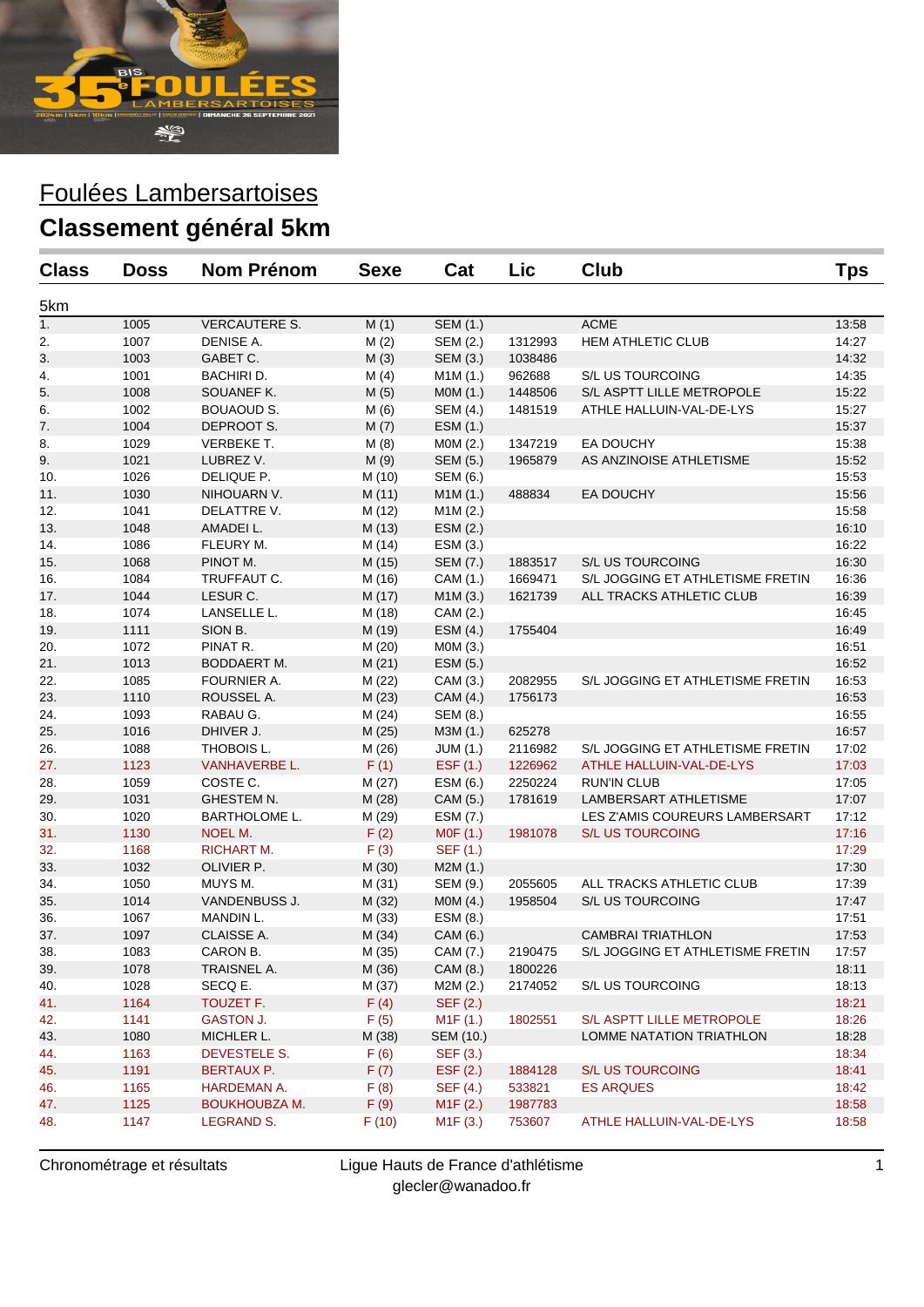

| <b>Class</b> | <b>Doss</b> | <b>Nom Prénom</b>    | <b>Sexe</b> | Cat       | Lic     | Club                             | <b>Tps</b> |
|--------------|-------------|----------------------|-------------|-----------|---------|----------------------------------|------------|
| 49.          | 1057        | D'AILLIERE G.        | M (39)      | M1M (4.)  |         |                                  | 19:03      |
| 50.          | 1051        | EVERAERT C.          | M (40)      | SEM (11.) |         |                                  | 19:10      |
| 51.          | 1096        | DRALIN.              | M(41)       | M5M (1.)  | 1184098 | S/L US TOURCOING                 | 19:15      |
| 52.          | 1060        | LE B.                | M (42)      | MOM (5.)  | 1427395 | <b>RUN'IN CLUB</b>               | 19:17      |
| 53.          | 1208        | AMARA I.             | M (43)      | CAM (9.)  |         |                                  | 19:18      |
| 54.          | 1090        | DIERYNCK C.          | M (44)      | M2M (3.)  | 901372  | S/L US TOURCOING                 | 19:22      |
| 55.          | 1171        | <b>VERMOESEN Z.</b>  | F(11)       | EST(3.)   | 1864485 | S/L ASPTT LILLE METROPOLE        | 19:24      |
| 56.          | 1193        | EBEL M.              | F(12)       | SEF (5.)  | 1485518 |                                  | 19:27      |
| 57.          | 1069        | CHEVALIER D.         | M (45)      | M3M (2.)  |         |                                  | 19:28      |
| 58.          | 1040        | CHEMIN R.            | M (46)      | MIM(1.)   | 2268528 | LAMBERSART ATHLETISME            | 19:28      |
| 59.          | 1045        | <b>BRAEMS J.</b>     | M (47)      | M2M(4.)   |         |                                  | 19:36      |
| 60.          | 1046        | MONTHUIT T.          | M (48)      | CAM (10.) | 1983294 | LAMBERSART ATHLETISME            | 19:44      |
| 61.          | 1091        | COPPIN T.            | M (49)      | MIM(2.)   |         |                                  | 19:45      |
| 62.          | 1009        | DEMOL V.             | M (50)      | SEM (12.) |         |                                  | 20:00      |
| 63.          | 1089        | ADOUM T.             | M(51)       | SEM (13.) |         |                                  | 20:11      |
| 64.          | 1035        | <b>ESQUELISSE L.</b> | M (52)      | SEM (14.) |         |                                  | 20:12      |
| 65.          | 1015        | MASSON D.            | M (53)      | ESM (9.)  |         |                                  | 20:13      |
| 66.          | 1101        | CARDOEN M.           | M (54)      | M1M(5.)   |         |                                  | 20:14      |
| 67.          | 1107        | ALLORENT Z.          | M (55)      | MIM(3.)   |         |                                  | 20:19      |
| 68.          | 1038        | MERLIN J.            | M (56)      | M2M (5.)  |         |                                  | 20:25      |
| 69.          | 1159        | RAOUL M.             | F(13)       | M3F (1.)  |         |                                  | 20:29      |
| 70.          | 1023        | LICTEVOUT B.         | M (57)      | ESM (10.) |         |                                  | 20:39      |
| 71.          | 1148        | <b>VOISIN J.</b>     | F(14)       | SEF (6.)  | 2168530 | ALBERT MEAULTE AEROSPA.AC        | 20:42      |
| 72.          | 1024        | <b>BRAEMS B.</b>     | M (58)      | MIM(4.)   |         |                                  | 20:43      |
| 73.          | 1027        | MOINE L.             | M (59)      | ESM (11.) |         |                                  | 20:46      |
| 74.          | 1188        | LABIAUX C.           | F(15)       | MOF(2.)   |         | <b>JUDO CLUB HULLUCHOIS</b>      | 20:46      |
| 75.          | 1047        | <b>BACQUEVILL C.</b> | M(60)       | M1M(6.)   |         |                                  | 20:49      |
| 76.          | 1094        | LABIAUX L.           | M (61)      | MOM(6.)   |         | <b>JUDO CLUB HULLUCHOIS</b>      | 21:05      |
| 77.          | 1180        | DE VOS RAB M.        | F(16)       | JUF(1.)   | 1863037 | S/L JOGGING ET ATHLETISME FRETIN | 21:07      |
| 78.          | 1169        | <b>AUBERT A.</b>     | F(17)       | SEF (7.)  |         |                                  | 21:08      |
| 79.          | 1177        | PINTE P.             | F(18)       | M1F(4.)   | 2160827 |                                  | 21:11      |
| 80.          | 1081        | <b>BUISINE D.</b>    | M (62)      | M2M (6.)  | 2053515 | <b>US MARQUETTE</b>              | 21:11      |
| 81.          | 1017        | <b>BRANQUART T.</b>  | M (63)      | M1M(7.)   |         |                                  | 21:13      |
| 82.          | 1112        | LEKHAL A.            | M (64)      | M5M (2.)  | 1888154 | S/L CG HAUBOURDIN                | 21:26      |
| 83.          | 1184        | <b>COPPIN L.</b>     | F(19)       | MIF(1.)   |         |                                  | 21:26      |
| 84.          | 1178        | POTIER F.            | F(20)       | CAF (1.)  | 2082962 | S/L JOGGING ET ATHLETISME FRETIN | 21:32      |
| 85.          | 1198        | CEUGNIEZ N.          | F(21)       | CAF (2.)  | 2219977 |                                  | 21:37      |
| 86.          | 1025        | MOULIN M.            | M (65)      | SEM (15.) |         |                                  | 21:53      |
| 87.          | 1065        | <b>GUERENDEL S.</b>  | M (66)      | M3M (3.)  | 1036932 |                                  | 21:57      |
| 88.          | 1063        | GUEROUT T.           | M (67)      | SEM (16.) |         |                                  | 22:00      |
| 89.          | 1113        | LESAGE T.            | M (68)      | M4M (1.)  |         |                                  | 22:14      |
| 90.          | 1079        | FATOU S.             | M (69)      | MOM (7.)  |         |                                  | 22:18      |
| 91.          | 1037        | LEPLUS P.            | M (70)      | MIM (5.)  |         |                                  | 22:27      |
| 92.          | 1042        | CHARRE B.            | M (71)      | SEM (17.) |         |                                  | 22:42      |
| 93.          | 1156        | <b>SAMAILLE M.</b>   | F(22)       | SEF (8.)  | 2066463 | S/L US TOURCOING                 | 22:52      |
| 94.          | 1054        | HENEMAN M.           | M (72)      | MIM (6.)  |         |                                  | 22:57      |
| 95.          | 1153        | <b>GARCETTE V.</b>   | F(23)       | M0F (3.)  |         |                                  | 22:57      |
| 96.          | 1137        | DEVEZ S.             | F(24)       | MOF(4.)   |         | <b>WASQUEHAL TRIATHLON</b>       | 23:02      |
| 97.          | 1115        | <b>BRANCHE A.</b>    | M (73)      | MIM(7.)   |         |                                  | 23:06      |
| 98.          | 1061        | DESCAMPS S.          | M (74)      | M1M(8.)   | 2076598 | <b>RUN'IN CLUB</b>               | 23:09      |

Chronométrage et résultats Ligue Hauts de France d'athlétisme glecler@wanadoo.fr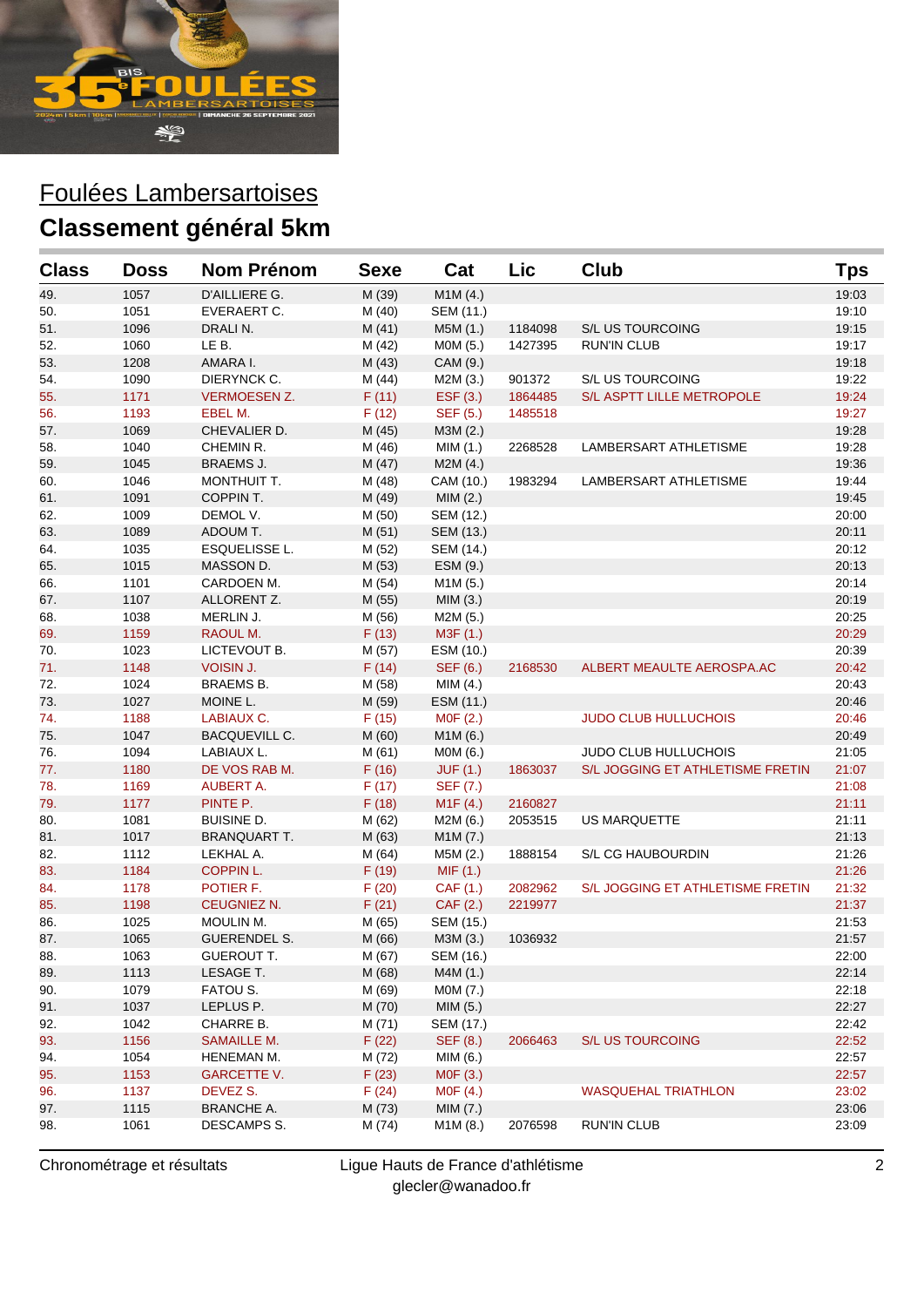

| <b>Class</b> | <b>Doss</b> | <b>Nom Prénom</b>    | <b>Sexe</b> | Cat                    | Lic     | Club                           | Tps   |
|--------------|-------------|----------------------|-------------|------------------------|---------|--------------------------------|-------|
| 99.          | 1070        | HOULLIER-- G.        | M (75)      | MIM (8.)               |         |                                | 23:16 |
| 100.         | 1103        | RYCKEWAERT J.        | M (76)      | SEM (18.)              |         |                                | 23:31 |
| 101.         | 1104        | CACCIANI-G C.        | M (77)      | CAM (11.)              |         |                                | 23:35 |
| 102.         | 1131        | <b>SAINT MAXE E.</b> | F(25)       | CAF (3.)               |         | <b>LILLE TRIATHLON</b>         | 23:36 |
| 103.         | 1092        | DEFLAOUI A.          | M (78)      | MOM(8.)                |         |                                | 23:38 |
| 104.         | 1161        | HACHET E.            | F(26)       | CAF (4.)               | 2073679 |                                | 23:38 |
| 105.         | 1052        | LAMET S.             | M (79)      | SEM (19.)              |         |                                | 23:50 |
| 106.         | 1108        | COLIN A.             | M (80)      | CAM (12.)              |         |                                | 24:04 |
| 107.         | 1018        | <b>MELICE F.</b>     | M(81)       | M1M (9.)               |         |                                | 24:08 |
| 108.         | 1189        | <b>MARQUANT L.</b>   | F(27)       | SEF (9.)               |         |                                | 24:10 |
| 109.         | 1082        | VIEILLARD A.         | M (82)      | CAM (13.)              |         |                                | 24:10 |
| 110.         | 1043        | WATELOT G.           | M (83)      | SEM (20.)              |         |                                | 24:14 |
| 111.         | 1146        | <b>CHICHERY M.</b>   | F(28)       | M <sub>1</sub> F (5.)  |         |                                | 24:39 |
| 112.         | 1143        | <b>MACGREGOR C.</b>  | F(29)       | M5F (1.)               |         |                                | 24:39 |
| 113.         | 1129        | <b>CROXO S.</b>      | F(30)       | M0F (5.)               |         |                                | 24:42 |
| 114.         | 1203        | DURIEZ DAN A.        | F(31)       | M <sub>1</sub> F (6.)  |         |                                | 24:48 |
| 115.         | 1114        | KINGET V.            | M (84)      | MIM(9.)                |         |                                | 24:53 |
| 116.         | 1194        | ALLARD M.            | F(32)       | SEF (10.)              |         |                                | 24:57 |
| 117.         | 1157        | <b>BEAUMONT E.</b>   | F(33)       | SEF (11.)              | 2327454 | <b>AC WAMBRECHIES</b>          | 25:05 |
| 118.         | 1076        | DELEHAYE C.          | M (85)      | M2M (7.)               |         |                                | 25:09 |
| 119.         | 1098        | COUSIN V.            | M (86)      | SEM (21.)              |         |                                | 25:11 |
| 120.         | 1134        | <b>COMBRISSON L.</b> | F(34)       | MIF (2.)               |         |                                | 25:11 |
| 121.         | 1173        | <b>DELMOTTE L.</b>   | F(35)       | EST(4.)                |         |                                | 25:17 |
| 122.         | 1071        | SILVEIRA P.          | M (87)      | ESM (12.)              |         |                                | 25:18 |
| 123.         | 1149        | DIDIER A.            | F(36)       | SEF (12.)              | 544405  | LES Z'AMIS COUREURS LAMBERSART | 25:21 |
| 124.         | 1126        | <b>SCHURRA A.</b>    | F(37)       | M2F (1.)               |         |                                | 25:25 |
| 125.         | 1053        | HENEMAN D.           | M (88)      | M2M(8.)                |         |                                | 25:26 |
| 126.         | 1154        | DEGRENDELE K.        | F(38)       | M0F (6.)               | 2265303 | <b>RUN'IN CLUB</b>             | 25:30 |
| 127.         | 1077        | TRAISNEL A.          | M (89)      | M4M (2.)               |         |                                | 25:46 |
| 128.         | 1144        | <b>GAVEL GUIL M.</b> | F(39)       | M <sub>2</sub> F (2.)  |         |                                | 25:53 |
| 129.         | 1139        | <b>GICQUEL M.</b>    | F(40)       | SEF (13.)              |         |                                | 26:14 |
| 130.         | 1010        | LEULIETTE O.         | M (90)      | M2M (9.)               |         |                                | 26:22 |
| 131.         | 1011        | DE LANDTSH P.        | M (91)      | SEM (22.)              |         |                                | 26:29 |
| 132.         | 1064        | HENTZ A.             | M (92)      | M <sub>1</sub> M (10.) |         |                                | 26:34 |
| 133.         | 1138        | MANCHE V.            | F(41)       | M3F (2.)               |         |                                | 26:34 |
| 134.         | 1166        | DELANNAY A.          | F(42)       | M <sub>1</sub> F (7.)  |         |                                | 26:39 |
| 135.         | 1132        | DEJONGHE V.          | F(43)       | M <sub>2</sub> F (3.)  |         |                                | 26:44 |
| 136.         | 1199        | <b>HAEUW S.</b>      | F(44)       | M <sub>1</sub> F (8.)  |         |                                | 26:44 |
| 137.         | 1033        | MAYEUR J.            | M (93)      | SEM (23.)              |         |                                | 26:53 |
| 138.         | 1100        | VASSEUR L.           | M (94)      | ESM (13.)              |         |                                | 26.55 |
| 139.         | 1187        | <b>VANDAELE L.</b>   | F(45)       | <b>JUF (2.)</b>        |         |                                | 26:56 |
| 140.         | 1109        | COLIN E.             | M (95)      | M3M (4.)               |         |                                | 27:05 |
| 141.         | 1197        | COLIN F.             | F(46)       | MIF(3.)                |         |                                | 27:06 |
| 142.         | 1150        | <b>CENTIS A.</b>     | F(47)       | MOF (7.)               | 2337262 | S/L AC VILLENEUVE D'ASCQ       | 27:07 |
| 143.         | 1087        | FACQ B.              | M (96)      | MOM (9.)               |         |                                | 27:11 |
| 144.         | 1176        | <b>DESPLATS M.</b>   | F(48)       | M0F (8.)               |         |                                | 27:14 |
| 145.         | 1055        | LABBE F.             | M (97)      | SEM (24.)              | 1587558 |                                | 27:21 |
| 146.         | 1073        | BOUSSARD J.          | M (98)      | SEM (25.)              |         |                                | 27:22 |
| 147.         | 1155        | HADOUX R.            | F(49)       | SEF (14.)              | 2089523 | <b>RUN'IN CLUB</b>             | 27:27 |
| 148.         | 1162        | LAUGER C.            | F(50)       | MOF (9.)               |         |                                | 27:59 |
|              |             |                      |             |                        |         |                                |       |

Chronométrage et résultats Ligue Hauts de France d'athlétisme glecler@wanadoo.fr